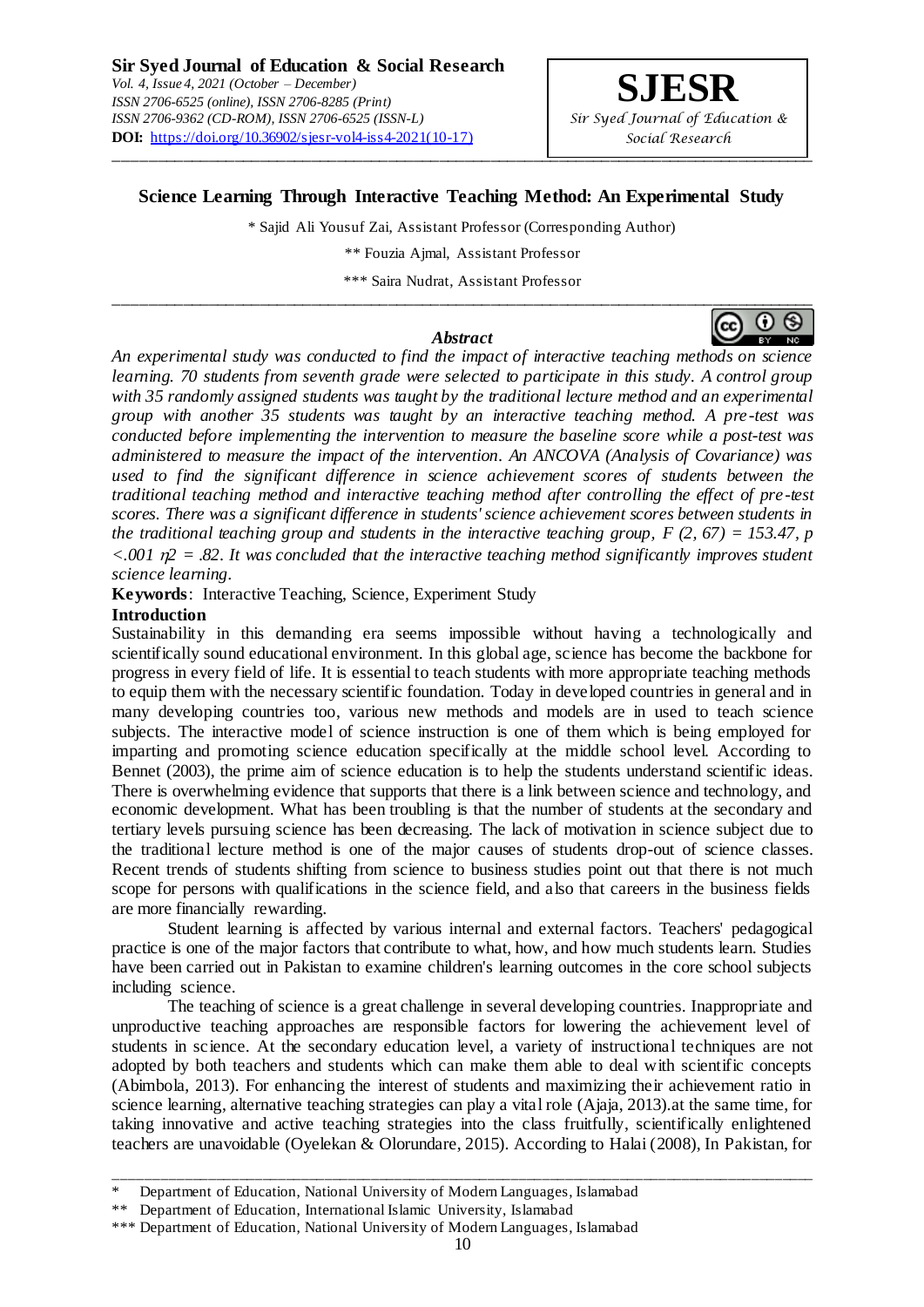effective science education, teaching methods, rote memorization-based assessment, and availability of scientific aids are considerable factors. An integrated curriculum coupled with capable teachers showing readiness for change can only be an effective package for science.

Students are afraid of learning science just because of overloaded books, the poor printing quality of the book, untrained science teachers, and lack of scientific equipment (Nayyer, 2016). The teaching of science cannot and should not be dependent on teachers' viewpoint but on students as well who usually perceive things differently (Salvin, 2005).

Educational settings usually exhibit three possible teaching-learning situations, passive, active and interactive. In the first situation, learners face one-way delivery of information. It is appreciated in case of stuffing the audience with the bulk of information in a very limited time. Active and interactive classroom settings fully allow students to put up and fix their queries with a slightly different pattern. Active learning provides students an opportunity to share their views with the teacher while interactive teaching poses a platform for a communicative activity in which they can reflect upon what they think and do not only with the teacher but with each other also (Atanasescu & Dumitru, 2017).

Cooperation is a significant element in interactive learning that involve face-to-face interaction for mutual success among all group members to make an artifact as well as involves process such as discussions, negotiations, and approval of the viewpoints of other group fellows (Kozar, 2010). Students are encouraged to do group tasks together to give better results in the future also and they learn from each other through acceptance of opinions about conflict resolution. (Altun, 2015). Cooperative teaching is one of the suitable approaches for science (Abdulwahab, Oyelekan & Olorundare, 2016) Through computer-assisted activities science can also be taught effectively (Gambari, Yousuf, & Thomas, 2015). Nigerian Educational Research and Development Council (2009) proposed discussion, demonstration, experimentation, and field trips as useful methods in science teaching and learning.

Different elements of interactive learning are listed and reported by researchers and various terms were used to define interactive learning, such as cooperative learning, interdependence, face-toface interaction, teamwork, etc. According to Slavin (2015) when students work together in groups to accomplish some task, positive interdependence, individual accountability, and confidence plus critical thinking are developed and social skills are inculcated in them. Instructors might use other activities along with the above-mentioned to enhance students learning and to engage them in minilectures in a positive way inside the classroom throughout the session. Questioning to students during and at the end of class is one of the best activities to engage students in the classroom and foster critical thinking in them. Questions might be posed by the teacher to students, students to teacher, and student to student in peer engagement. Instructor-posed questions can help arouse student curiosity as well as interest, and it may sharpen learners' thinking skills by demonstrating the application of theory to practice, plus assessing students' knowledge, skills, or attitudes, in addition to preparing students for examinations. Student-posed questions can encourage student-teacher interaction particularly by identifying areas of confusion or test understanding and formulating personal connections with course content, as well as encouraging student-student cooperation.

Results of large-scale studies depict unpleasant results of students learning outcomes in schools specifically in mathematics and science (South Asia Forum for Educational Development, 2010). While these studies provide empirical evidence of students' performance these do not focus on determining a teacher's pedagogical practice which is one of the key contributing factors in students' learning. In Pakistan, for effective science education, teaching methods, rote memorization-based assessment, and availability of scientific aids are considerable threats. Therefore, an integrated curriculum coupled with capable teachers showing readiness for change can only be an effective package for science. The present study focused on how interactive teaching methods can influence students' science achievement and how much interactive teaching methods can contribute to students' science achievement scores.

#### **Statement of the Problem**

The teaching of science in a traditional way is a major cause of students' lack of interest in science subjects and thus it also leads to students drop-out of school. Students consider it a boring and useless subject with no practical implications. It is essential to learn science subjects by experiments and activities for effective teaching and learning process of science subject.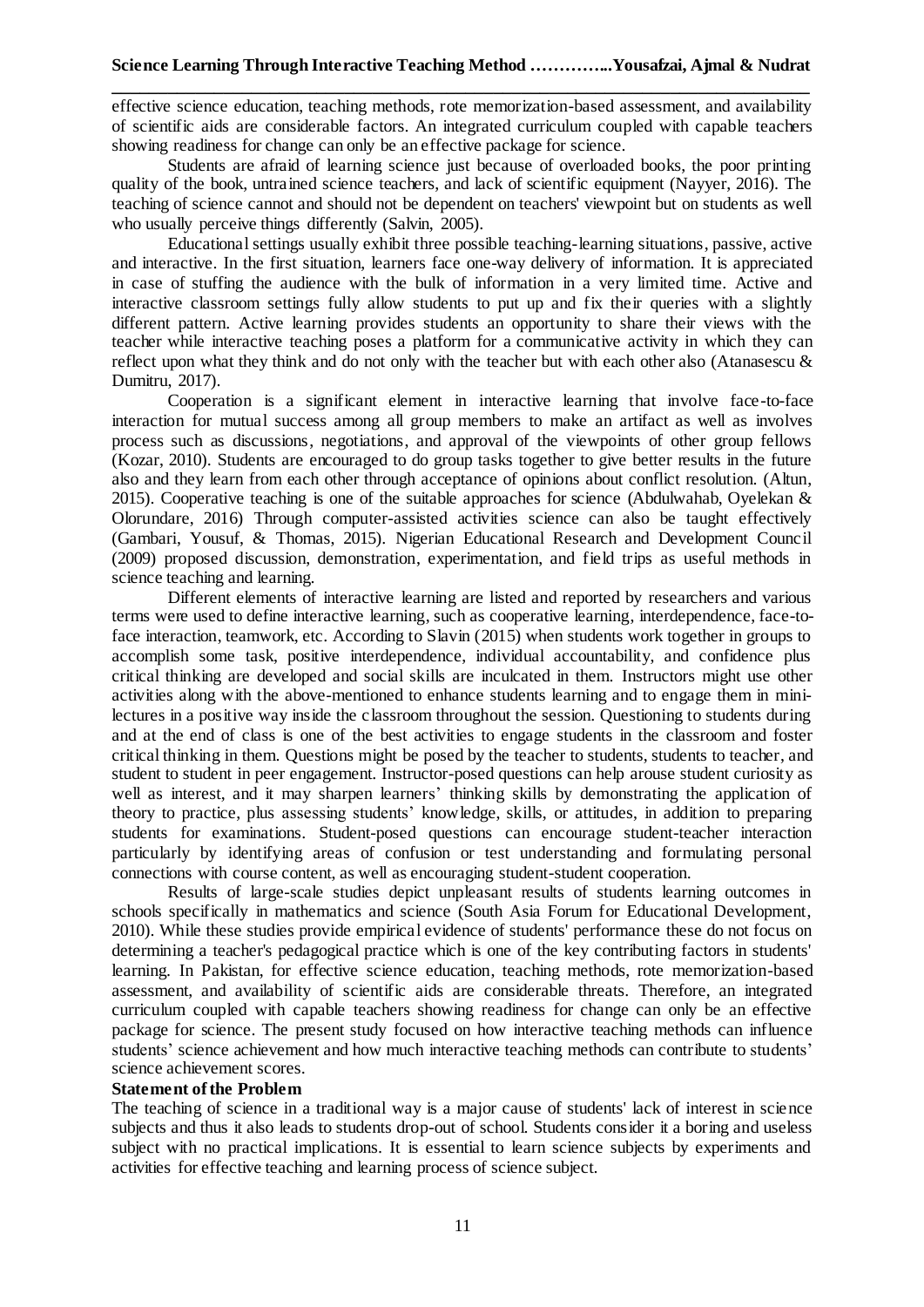## **Objectives of the Study**

- To measure the growth rate in science achievement by incorporating interactive teaching methods in science class.
- To assess the impacts of interactive methodology on the students' achievement in the science subject.
- To provide recommendations for improving the existing teaching methodologies of science subjects.

# **Hypothesis**

Ho1: There is no significant effect of interactive teaching methods on students' science achievement.

## **Significance of the Study**

This study provides some significant benefits for teachers, parents, school administrators, and policymakers. The findings of this study are useful for science teachers to enhance the teaching methodologies of their prospective subjects. Secondly, results reveal the amount of variance explained in students' learning outcomes by teachers' pedagogical practices. Thirdly, this evidence base would be particularly important to feed into current reform efforts that the educational departments are engaged in for mapping out its future directions. Fourthly, results would inform policy in the context of teachers' professional development to enhance access to quality education specifically in the area of science and other STEM subjects.

## **Literature Review**

Hassan and Ibrahim (2018) highlighted the significance of science through sharing facts that science was taken as a topic of 60% STEM (Science, technology, engineering, and Mathematics) based researches during 2010-2016 in the world. In educational institutions of developing countries, the teaching of science is a very vague process (Ornek et al., 2008).

Student learning is affected by various internal and external factors. Teachers' pedagogical practice is one of the major factors that contribute to what, how, and how much students learn. Studies have been carried out in Pakistan to examine children's learning outcomes in the core school subjects including science. Tomasello (2009) concluded in his research studies on interactive teaching and students' performance that interaction and cooperation are inherited in human beings. It is not a learned behavior. He argued that children grow and help each other without any expectation of reward in return, later on, these children, being adult members of society perform different socially acceptable roles based on interaction and cooperation. Similarly In all educational situations all around the world, in business, in social sciences, general science, and from primary to higher secondary and even at tertiary level cooperation and teamwork are widely supported (Slavin, 2015). Concerning science as a subject to teach, teachers are found with misconceptions, associating low expectations from students, and being poorly equipped with scientific approaches towards teaching and learning. In 2004, Angell et al. exposed in their study that science is taken as a difficult subject just because of workload. The difficulty of science subject is indicated with graphical representations of facts, calculations, manipulations, scientific terminology, and conceptual elaboration. In 2004, Angell et al., exposed in their study that science is taken as a difficult subject just because of workload. The difficulty of science subject is indicated with graphical representations of facts, calculations, manipulations, scientific terminology, and conceptual elaboration.

The exploration of pupils' perceptions about science reveals that students have an aversion to the science subject is only based on teacher's teaching strategies and what is taught to them in the science period, as well as, is more related to how science subject is taught in the classroom. Goldenberg's (2011) studies revealed that students enjoy learning science when they are taught employing inquiry method, along with discovery learning, but they feel unreceptive into having to conform to the well-organized, passive methods of delivery.

The opportunity to actively participate in science learning allows it to produce its reward. Students might be engaged by using interactive worksheets in science classes because worksheets seem to be able to achieve much more than traditional teaching. Furthermore, the instant learners' feedback facilitates that in-class worksheets provided permitted for concluding the when and why of students' lack of comprehension in science learning. The worksheets also allowed for better daily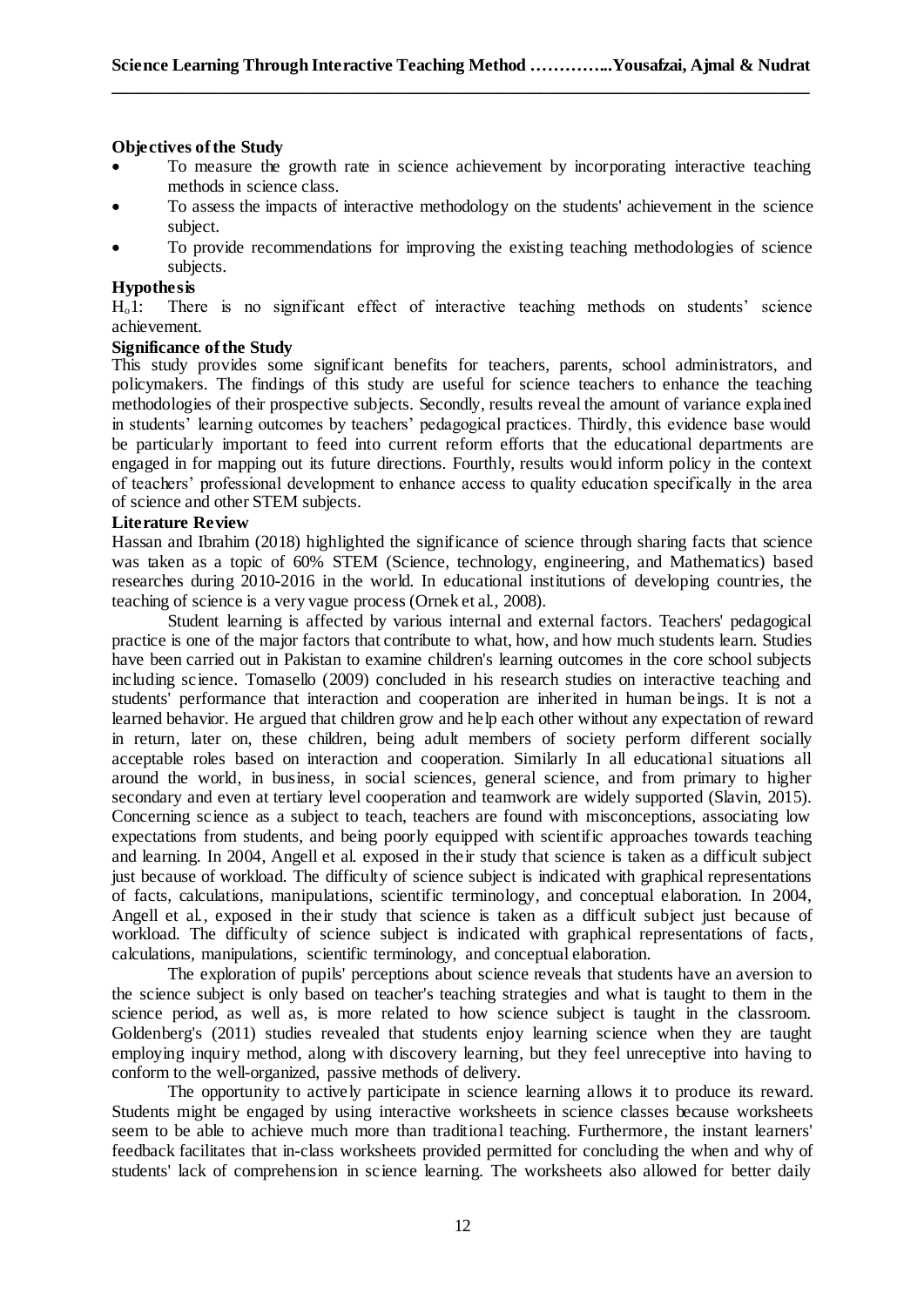evaluation of students' learning and significantly improved students' participation in class. Moreover, Hake (1997) used several interactive activities in the classroom and found that creating interactive settings within the classroom motivated students of all types to participate in class activities for science and they learn much from each other. Later, Goldenberg's (2011) study showed that even passive learners along with active students of the science disciplines were asking and suggesting ways for a more interactive approach to be implemented in their science classes for inquiry and cognitive development.

It is argued that students' learning outcome is complex construct. The complexity arises because of its multifaceted nature. *First*, it subsumes factors with broader linkages. For instance, students' learning outcomes, on the one hand, are associated with classroom practices (Rivkin, Hanushek & Kain, 2005) and, on the other hand, also involve family background factors like the socio-economic background of students (Helland, 2007) and parental involvement (Bakker, Denessen & Brus-Laeven, 2007) that lie outside classrooms. *Second*, the impact on students' learning is mediated by teachers' characteristics - how teachers impart knowledge to students is a function of their content knowledge and pedagogical skills. Therefore, teachers' characteristics become central to the classroom interaction where learning takes place (Goldhaber & Brewer, 2000). *Third*, student learning outcomes are also a function of classroom characteristics including class size (Blatchford et al., 2003). All these complexities of students' learning outcome measurements require different layers of data for model-building and testing. More specifically, it is to assess the impact of teachers' pedagogical practice on students' learning while considering the other important factors that have been highlighted in the research literature (Rivkin, Hanushek & Kain, 2005; Bakker, Denessen & Brus-Laeven, 2007; Blatchford et al., 2003) to have both direct and indirect effects on students' learning outcomes.

Understanding these concepts, symbols and formulas get students away from studying science like Physics (Lozano & Cardenas, 2002). Von-Rhoneck et al. (2007) declared lack of interest as a highly significant factor in the failure of students in science subjects. The teacher's role becomes crucial in designing an attractive and effective instructional program for science students keeping their caliber and culture in view. For making and taking science as an attractive domain a shift is needed from traditional to active strategies of learning.

Traditional Instructional strategies commonly used for science teachings like lecture or chalk and talk method cause boredom among students. A typical and outdated standpoint that scientific rules can be memorized provoked a need for change in the method of science teaching. According to Oeleykan, Igbokwe, and Olorundare (2017) use of laboratories and models has mostly used teaching techniques in science.

# **Methodology**

An experimental study design was used to find the impact of the interactive teaching method on science learning. A science test paper was designed to measure students' science learning. A pre-test was conducted to measure baseline scores before the intervention and a post-test was conducted after the intervention to measure the impact of treatment.

# **Research Design**

For this study, ANCOVA (Analysis of Covariance) was used which is the combination of ANOVA and regression analysis. Any ANOVA design can become an ANCOVA design by the addition of a covariate variable. The induction of covariate increase statistical power and reduced bias by equating groups on one or more variable. Thus, it is very important to partial out the effect of the pre-test score to determine the actual mean differences of science achievement scores between the control and treatment groups. The dependent variable was the post-test score, the independent variable was the control and experimental group while the pre-test score variable was considered as covariate variable.

#### **Instruments**

An achievement test of science was used for data collection. A test paper was developed from the first four chapters of the book prescribed by the government. There were thirty objective-type questions in the test paper including multiple-choice questions, fill-in-the-blanks, and true-false.

## **Participants**

There were 70 participants randomly selected for this study from five different schools in Hyderabad district, Pakistan. These were all male students from age 12 to 14 years. These 70 students were randomly divided into two groups: control group  $(n = 35)$  and experimental group  $(n = 35)$ .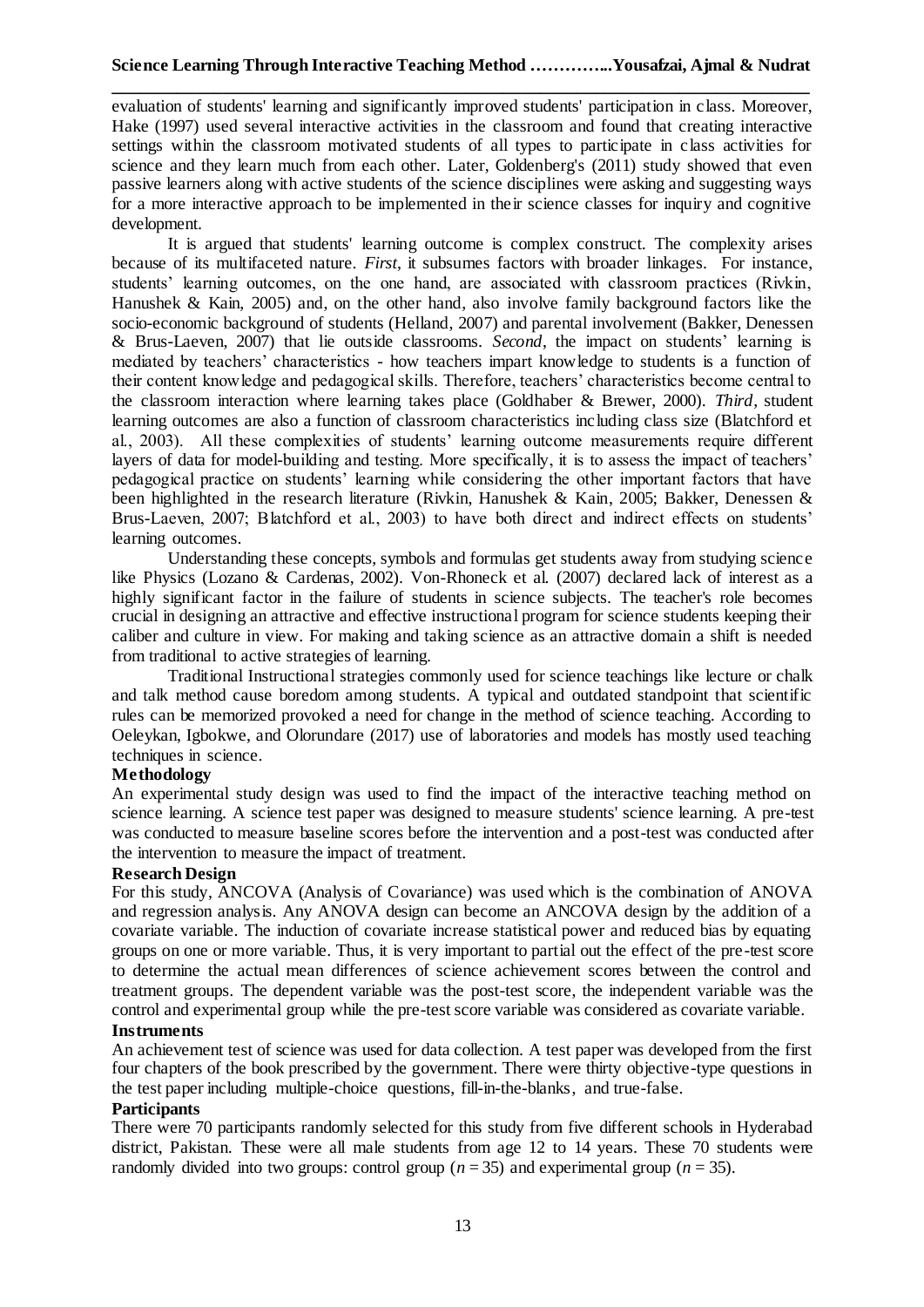## **Procedure**

A test paper was developed for students. This test paper was also evaluated by subject experts to ensure content validity. First, the pre-test was conducted for both the control and experimental group to gather the baseline data. Students of both groups (i.e., control and experimental) were taught by the assigned teacher for one class of 35 minutes each day. The same content material was used for control and experimental groups but with different teaching methods. The first group was taught science through interactive teaching method and for the second group traditional teaching method was used. Threats to experimental validity were controlled by the researchers. Both groups were taught four chapters from the textbook. After the completion of four chapters, a post-test was taken from both groups. The post-test was identical to the pre-test.

## **Data Analysis**

Both descriptive and inferential statistics were used to analyze data. Analysis of Covariance (ANCOVA) was the main statistical test used in this study. The purpose of using ANCOVA was to control the effect of the pre-test score. The collected data were tabulated, analyzed in the SPSS (v.22), and the significance level was set at  $p < 0.05$ .

#### **Findings**

A single-factor between-subjects analysis of covariance (ANCOVA) was used to measure the significant difference between traditional teaching methods and interactive teaching methods after partially-out student pre-test scores. Before analyzing the data, all the ANCOVA assumptions including homogeneity of slopes, homogeneity of variance, and normal distribution assumptions were tested and results revealed that all statistical assumptions were tenable. There was no significant interaction between pre-test and post-test scores which is one of the key assumptions of ANCOVA. Table 1. *ANCOA result*

# **Tests of Between-Subjects Effects**

Dependent Variable: Post-test

| Source          | Type III Sum of Squares | df | Mean     | F      | Sig.   | Partial | Eta |
|-----------------|-------------------------|----|----------|--------|--------|---------|-----|
|                 |                         |    | Square   |        |        | Squared |     |
| Intercept       | 6278.49                 |    | 6278.49  | 178.30 | < 0.01 | 0.73    |     |
| Pre-test        | 143.94                  |    | 143.94   | 4.09   | < 0.05 | 0.06    |     |
| Group           | 10655.70                |    | 10655.70 | 302.60 | < 0.01 | 0.82    |     |
| Error           | 2359.32                 | 67 | 35.21    |        |        |         |     |
| Total           | 300656.00               | 70 |          |        |        |         |     |
| Corrected Total | 13167.49                | 69 |          |        |        |         |     |

a. *R* Squared = .821 (Adjusted *R* Squared = .815)



*Figure 1.* Mean Scores of Pre-test and Post-test in Control and Treatment Group

The data depicted in Table 1 and Figure 1 depict that there was a significant difference in students' science achievement scores between students in the traditional teaching group and students in the interactive teaching group,  $F(2, 67) = 153.47$ ,  $p < .001$   $\eta^2 = .82$ . Therefore, the null hypothesis 'there is no significant effect of interactive teaching methods on students' science achievement' is rejected.

#### **Discussion**

The purpose of this study was to assess the impact of interactive teaching on students' science achievement. An experimental design was used to find the significant difference in science achievement of students between the control group using the traditional teaching method and an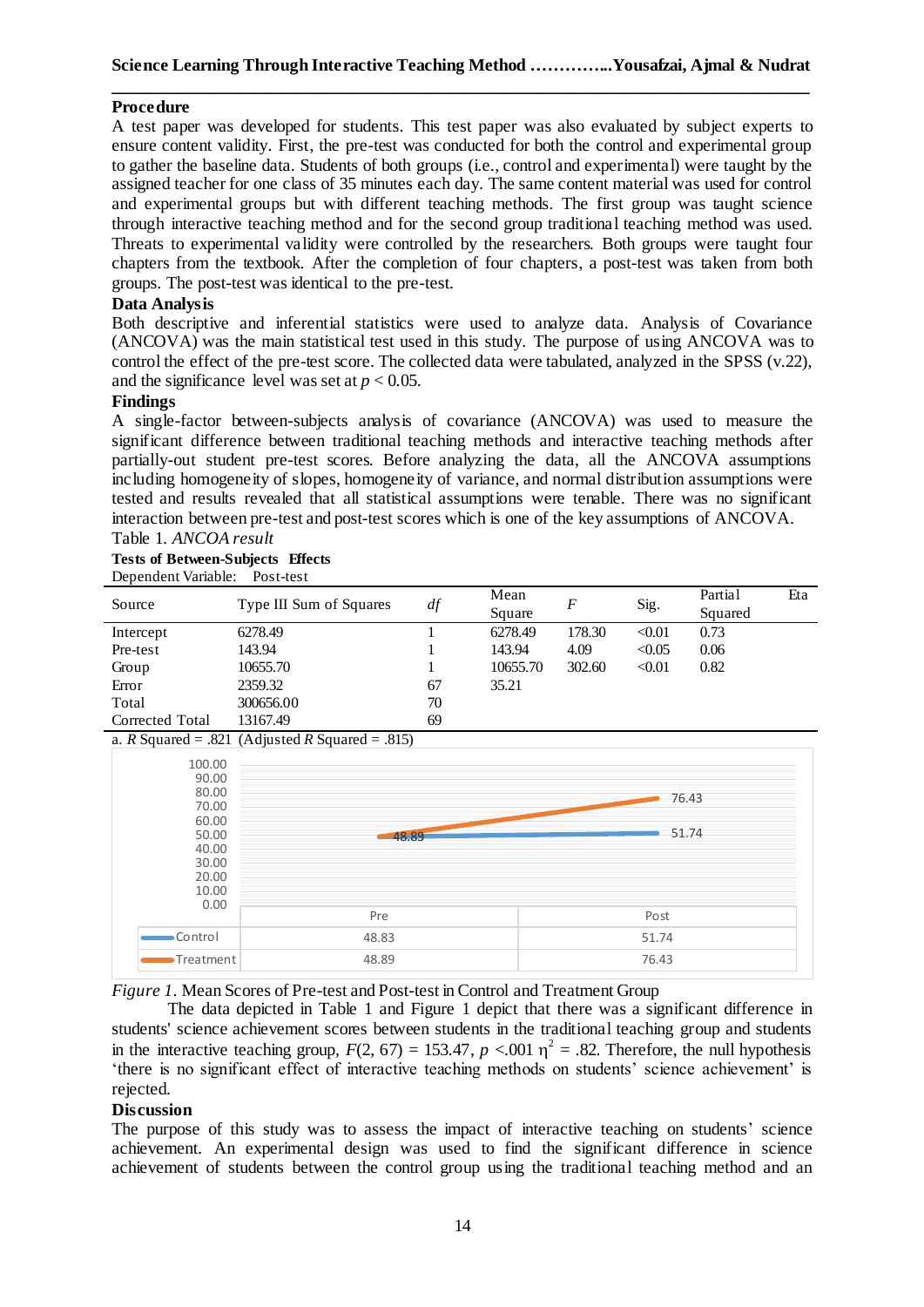experimental group using the interactive teaching method. Results revealed that 82% variation in science achievement score is due to the interactive teaching method.

Ebrahim (2012) in his experimental study "comparing the effectiveness of lecture method and interactive learning on students' achievement in science subject/s and their use of social skills" with a sample of 163 elementary science girls in eight different sections of the same grade found that students in the experimental group taught using interactive learning showed a significant academic achievement and social skills as compared to those taught by using the traditional method. Similarly. Reza, Abozar, Ali, and Akbar (2013) in their research study indicated that interactive teaching is much more significant at the elementary level. Ahmed and Mahmood (2010) in experimental research about comparative analysis of the study of the effectiveness of different teaching methods traditional instruction, loosely structured cooperative learning, and students team achievement on students' academic success concluded those students who were taught in the experimental group enjoyed their learning. Similar results were found in the current study.

Traditionally, in Pakistani public schools, science teaching relies heavily on lectures, reading, and teacher-centered demonstrations with very little involvement from the students' side. It is, therefore, important to shift science teaching from traditional methods to interactive methods to gain students' interest in a science subject at the elementary school level.

#### **Conclusions**

In this era, one of the indicators of educational performance as an end product is the achievement of students in subject areas. Achievement in science subjects is given a unique accentuation by policymakers since it manages the ideas and rules that are needed for an innovative and technologically developing society. This study provides empirical evidence to support interactive teaching methods in science subjects at the middle level. This study was conducted in one district with a limited sample. This is one of the major limitations of this study. Another limitation was that only seven-grade science students were tested from four chapters in their prescribed book. Despite these limitations, this study provides some significant benefits for teachers, parents, school administrators, and policymakers. The findings of this study are useful for science teachers to enhance the teaching methodologies of their prospective subjects**.**

#### **Recommendations**

As the study assessed the impact of interactive teaching on students' science achievement and found that the students' scores increased significantly due interactive teaching method, so it is recommended that interactive teaching methodology may be used by teachers of elementary schools. Focus on utilizing innovative and interactive methodologies may be given in pre-service teacher education programs. In-service training sessions may be organized for elementary-level science teachers to familiarize them with interactive teaching methodologies.

#### **References**

- Abdulwahab N., Oyelekan, O. S., & Olorundare, A. S. (2016). Effects of Cooperative Instructional Strategy on Senior School Students' Achievement in Electrochemistry. Eurasian Journal of Physics and Chemistry Education, 8(2), 37-48
- Abimbola, I. O. (2013). The misunderstood word in science: Towards a technology of perfect understanding for all. One hundred and twenty-third inaugural lecture delivered at the University of Ilorin. The library and publications committee University of Ilorin, Ilorin, Nigeria.
- Ahmed, Z., & Mahmood, N. (2010). Effects of Cooperative Learning vs. Traditional Instruction on Prospective Teachers' Learning Experience and Achievement. *Journal of Faculty of Educational Sciences, 43*(1), 11-164. Retrieved from [http://dergiler.ankara.edu.tr/](http://dergiler.ankara.edu.tr/dergiler/40/1342/15555.pdf) [dergiler/40/1342/15555.pdf](http://dergiler.ankara.edu.tr/dergiler/40/1342/15555.pdf)
- Ajaja, O. P. (2013). Which strategy best suits biology teaching? Lecturing, concept mapping, cooperative learning, or learning cycle? Electronic Journal of Science Education, 17(1), 1-37
- Altun, S. (2015). The Effect of Cooperative Learning on students' achievement and vis on the science and technology course. *International Electronic Journal of Elementary Education, 7*(3), 451- 468.
- Angell, C., Guttersrud, Ø. Henriksen, E. K., & Isnes, A. (2004). Physics: Frightful, But Fun Pupils' and Teachers' Views of Physics and Physics Teaching. *Science Education, 88*, 683- 706.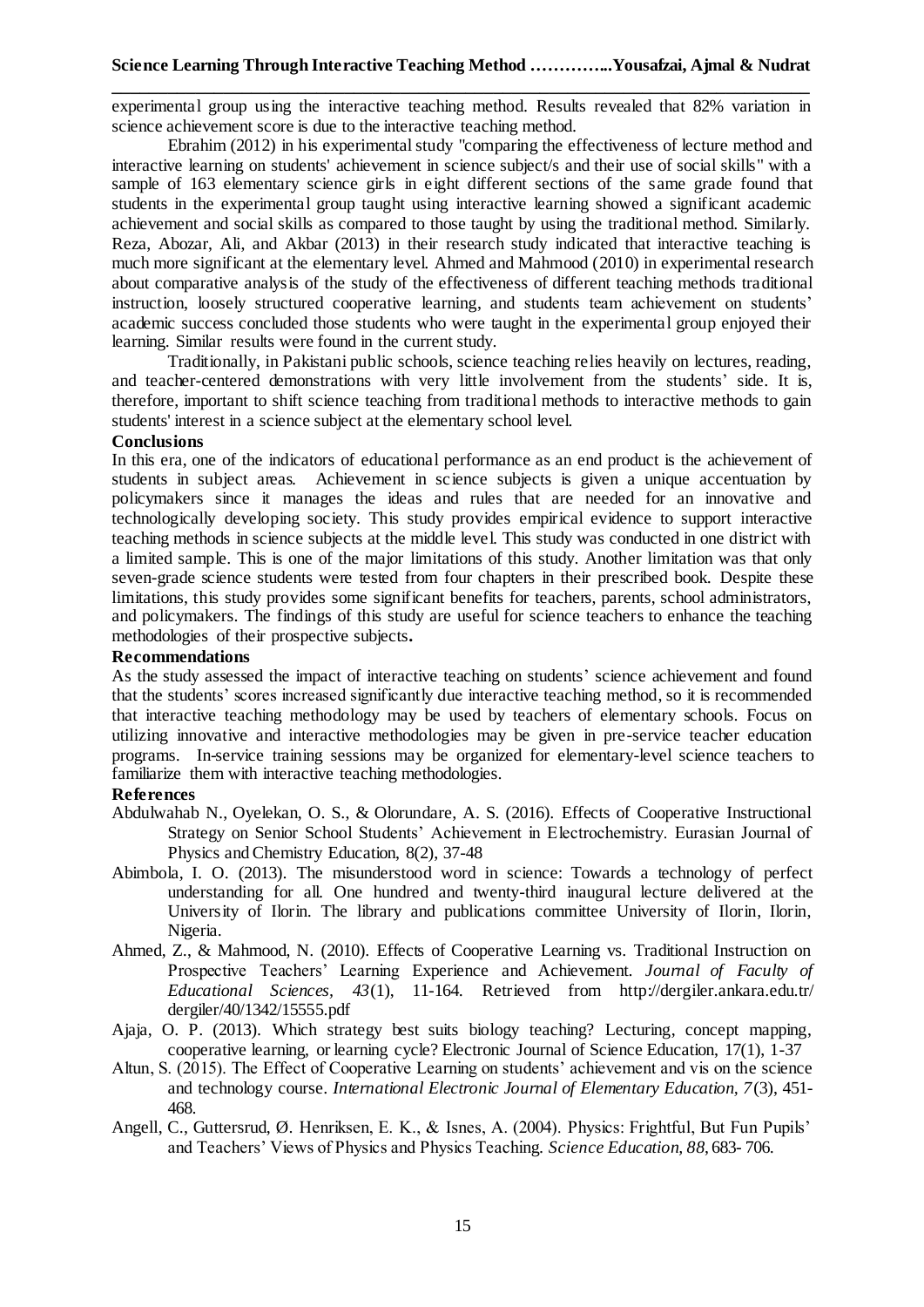- Atanasescu, C., Dumitru, F. Interactive teaching-learning methods in the interdisciplinary approach of natural sciences from the mentor teacher's perspective. Available [https://natsci.upit.ro/issues/2013/volume-2-issue-3/interactive-teaching-learning-methods-in](https://natsci.upit.ro/issues/2013/volume-2-issue-3/interactive-teaching-learning-methods-in-the-interdisciplinary-approach-of-natural-sciences-from-the-mentor-teacher-s-perspective)[the-interdisciplinary-approach-of-natural-sciences-from-the-mentor-teacher-s-perspective](https://natsci.upit.ro/issues/2013/volume-2-issue-3/interactive-teaching-learning-methods-in-the-interdisciplinary-approach-of-natural-sciences-from-the-mentor-teacher-s-perspective) (22 December 2020).
- Bakker, J., Denessen, E., & Brus-Laeven, M. (2007). Socio-economic background, parental involvement and teacher perceptions of these in relation to pupil achievement, *Educational Studies*, 33 (2), 177-192.
- Bennett, J. (2003). *Teaching and Learning Science. A Guide to Recent Research and its Applications*. London: Continuum.
- Blatchford, P., Bassett, P., Goldstein, H., and Martin. C. (2003) Are class size differences related to pupils' educational progress and classroom processes? Findings from the Institute of Education Class Size Study of children aged 5-7 Years. *British Educational Research Journal,* 29(5): 709-730.
- Darling-Hammond, L., Newton, X., and Wei, R.C. (2010). Evaluating teacher education outcomes: a study of the Stanford teacher education program. *Journal of Education for Teaching*, 36 (4), 369- 388.
- Ebrahim, A. (2012). The effect of Cooperative learning strategies on elementary students` Science achievement and social skills in Kuwait. *International Journal of Science and Mathematics Education*, 293-314.
- Gambari, A. I., Yusuf, M. O., & Thomas, D. A. (2015). Effects of computer-assisted STAD, LTM, and ICI cooperative learning strategies on Nigerian secondary school students' achievement, gender, and motivation in Physics. The Malaysian Online Journal of Educational Sciences, 3(4), 11-26.
- Goldenberg, L. B. (2011). What do students want in science class? The Science Teacher, *78*(6), 52– 55.
- Goldhaber, D.D., & Brewer, D.J. (2000). Does teacher certificate matter? High school teacher certification status and student achievement, *Educational Evaluation and Policy Analysis*, 22 (2), 129-143.
- Goldhaber, D.D., and Brewer, D.J. (2000). Does teacher certificate matter? High school teacher certification status and student achievement, *Educational Evaluation and Policy Analysis*, 22 (2), 129-143.
- Hake, Richard. (1997). Interactive engagement methods in introductory mechanics courses. Retrieved from [http://www.physics.indiana.edu/~sdi/IEM-2b.pdf.](http://www.physics.indiana.edu/~sdi/IEM-2b.pdf)
- Hassan, & Ibrahim, Ahmad, (2018). The art of teaching science in secondary schools: A metaanalysis. The Turkish online journal of educational technology. Volume 17, issue 1
- Helland, H. (2007). How does social background affect the grades and grade careers of Norwegian economics students, *British Journal of Sociology of Education*, 28 (4), 489-504.
- Kempa, R. (1991). Students Learning Difficulties in Science. Causes and Possible Remedies. *Enseñanza de las Ciencias, 9*(2), 119-128.
- Kinchin, I. M. (2004). Investigating students' beliefs about their preferred role as learners. *Educational Research, 46*(3), 301-312. Doi: 10.1080/00131880420 0277359
- Kozar, O. (2010). Towards better group work: Seeing the difference between cooperation and collaboration. *English Teaching Forum, 2*, 16-23.
- Lozano, S. R. D., & Cardenas, M. (2002). Some Learning Problems Concerning the Use of Symbolic Language in Physics. *Science & Education, 11*, 589-599.
- Milner-Bolotin, M., Kotlicki, A., & Reiger, R. (2007). Can students learn from lecturedemonstrations? The role and place of interactive lecture experiments in large introductory science courses. *Journal of College Science Teaching, 36*(4), 45-49.
- Nayyer, A.H. (2016). Science Education in Schools published in Dawn Newspaper
- Nigerian Educational Research and Development Council (NERDC). (2009a). senior secondary education curriculum: Biology curriculum for senior secondary schools1-3. Abuja: NERDC.
- Ornek, F., Robinson, W. R., & Haugan, M. P. (2008). What makes physics difficult? *International Journal of Environmental & Science Education, 30*(1), 30-34.